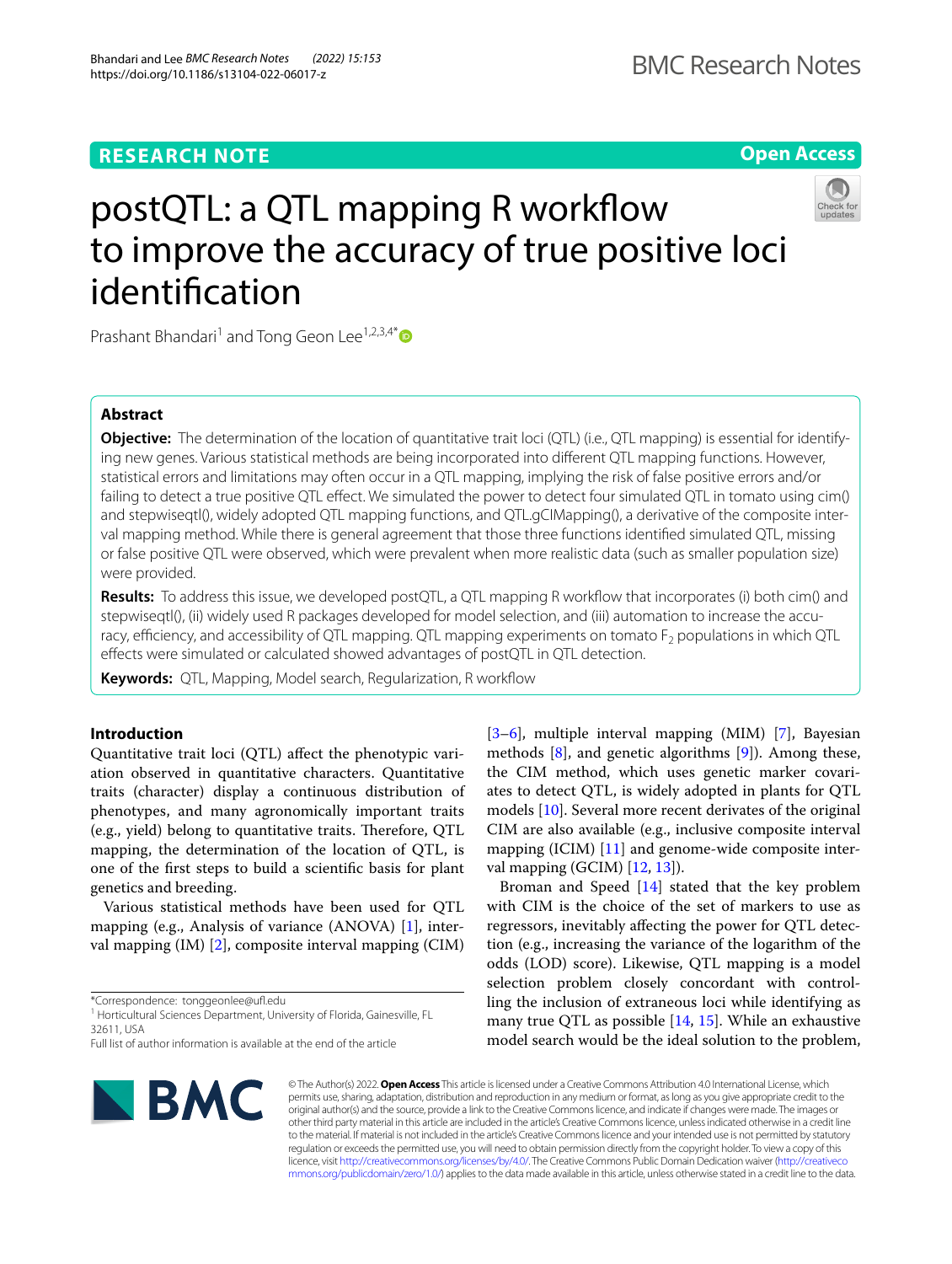dramatically increasing computational demands by consolidating diferent models/large genotypic datasets are less clearly advantageous to non-specialist researchers such as plant breeders. In QTL mapping, forward selection or some version of stepwise selection is commonly used because of its computational efficiency and a close approximation of the best subset selection [[14](#page-5-11)[–16](#page-5-13)]. Recently, an R/qtl function stepwiseqtl() with a forward/ backward stepwise search algorithm was implemented in the R/qtl package (note stepwiseqtl() was added to R/qtl version 1.09 and later  $[15]$  $[15]$ ).

Regularization methods (e.g., minimax concave penalty (MCP) [[17\]](#page-5-14), least absolute shrinkage and selection operator (LASSO)  $[18]$ ), have been used in statistics and machine learning for feature selection (e.g., adopted in genomic prediction [[19,](#page-5-16) [20\]](#page-5-17)). Practical implications of such methods for QTL mapping would help us to select a true QTL by distinguishing a true QTL efect from extraneous loci-driven noise (e.g., regression coefficients for a given marker shrink to near 0 where a model fts).

Given the above information, a comprehensive approach integrating the results from both mapping functions, cim() (note that a version of the CIM method is implemented into the R/qtl) and stepwiseqtl(), and regularization method(s) may be as good as a single function-driven QTL mapping, or an optimal strategy to improve the accuracy of true positive QTL identifcation. Here, we present postQTL, a QTL mapping R workflow that incorporates (i) both cim() and stepwiseqtl(), (ii) widely used R packages developed for model selection, and (iii) automation to increase the accuracy, efficiency, and accessibility of QTL mapping. postQTL is an R script that executes several R function()s and R packages connected by the R language. This package has been developed to be straightforward for use in a typical R environment on Linux/PC hardware. We focus on the tomato, a model fruit crop with relatively large QTL mapping efforts.

## **Main text**

## **Methods**

## *Simulating QTL mapping data*

In this study, we used the R environment (version 4.1.1; [[21\]](#page-5-18)) with the R/qtl package (version 1.50; [\[22\]](#page-5-19)) on both a stand-alone Windows operating PC and the UF/Research Computing Linux server, HiPerGator 3.0 [[23](#page-5-20)]. A genetic map created for tomato (*Solanum lycopersicum*) [[24](#page-5-21)] was used to simulate two different sized  $F_2$  populations using the R/qtl function sim.cross():  $F_2$  individuals with 1000 (hereafter referred to as population #1) and 100 (hereafter referred to as population #2) to mimic mapping populations or breeding studies. Four simulated QTL were positioned at 5 cM on each of chromosomes 1, 5, 7, and

12, and simulated to have additive efect sizes of 1.0, 0.5, 0.2, and 0.2, respectively (Additional file [1](#page-5-22)). The missing data percentage was set at 50% and an error rate of  $1e^{-4}$ was used. Three QTL mapping functions,  $\text{cim}()$ , QTL. gCIMapping() (version 3.3.1; an R function implemented into the GCIM method  $[25]$  $[25]$  $[25]$ , and stepwiseqtl() of the R/ qtl package, were used to map simulated QTL in both populations #1 and #2. For cim(), covariates 3 and 11 were chosen. For each mapping function, 100 iterations were performed and the identifed QTL were reported.

## *postQTL*

The postQTL R workflow developed for this project con-sists of six steps (Fig. [1;](#page-2-0) Additional file  $2$ ). The first step of the workflow loads the postQTL R script and R packages. Recent versions of commonly used R packages were used for postQTL (the full list of R packages required is available at Additional file  $3$ ). The postQTL R script executes four function()s, map\_qtl(), model\_qtl(), regularize\_qtl(), and model\_chromosome(). Before executing the script, the user loads an input dataset (a single CSV fle that carries the genotypic and phenotypic datasets is available at Additional fle [1\)](#page-5-22). After loading, postQTL simultaneously uses cim() with a covariate 11 and stepwiseqtl() to identify QTL (here performed by a function map\_qtl()). postQTL performs 10 iterations for cim() and a single run for stepwiseqtl(), and then merges the identifed QTL. After identifying QTL, postQTL performs an exhaustive model search for markers residing in the identifed QTL using an R function regsubsets() implemented in the R package 'leaps' [\[26\]](#page-5-26) (performed by model\_qtl()), providing information about whether or not identifed QTL are included in the best model. Such a model search restriction over the identifed QTL reduces computational demands. For the QTL identifed by stepwiseqtl(), a function fnd.marker() was used to fnd the nearest marker to the QTL. For the QTL by cim(), both a marker at the QTL peak position and one of two markers fanking the QTL peak were used. The user determines the best model(s) once a list of models with ranks is created by postQTL [e.g., choose marker(s) with top *Cp* value(s); note that postQTL outputs BIC and adjusted  $\mathbb{R}^2$  using an R package 'leaps' as optional additional resources for users). Next, postQTL calculates the regression coefficient  $(\beta)$  for the representative marker(s) in the identifed QTL using regularization methods LASSO and MCP (performed by regularize\_qtl()). LASSO and MCP were implemented using the R packages 'glmnet' (version 4.1.3;  $[27]$  $[27]$ ) and 'picasso' (version 1.3.1;  $[28]$  $[28]$  $[28]$ ), respectively. Finally, postQTL performs an exhaustive model search with a fxed model size (a default value of 3 was set) for each chromosome (e.g., all markers reside on chromosome 1) to identify best predictors (performed by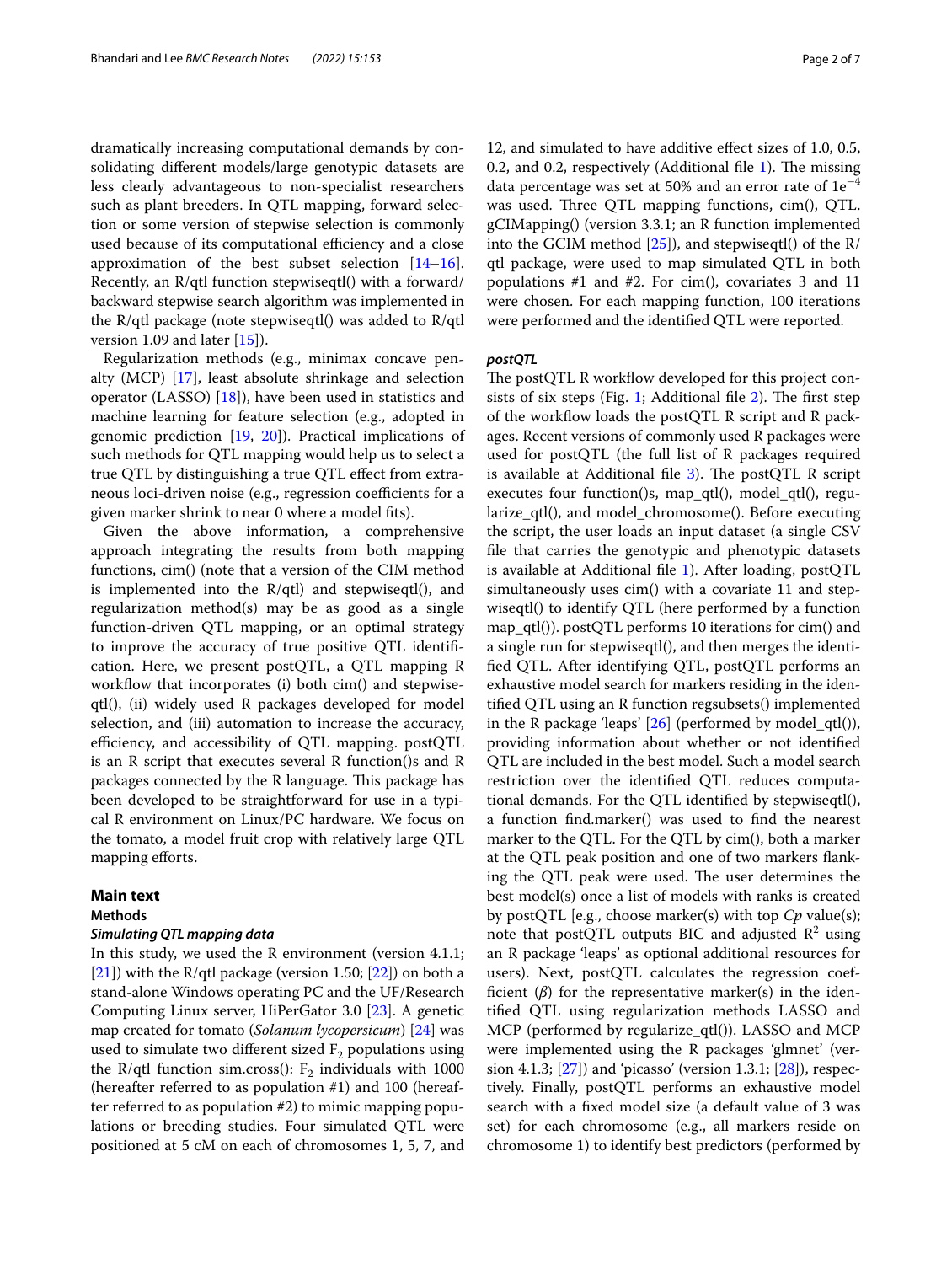|                                                     | # Load postQTL.<br>library(postQTL)                                                                                                                     |  |  |  |  |  |
|-----------------------------------------------------|---------------------------------------------------------------------------------------------------------------------------------------------------------|--|--|--|--|--|
|                                                     | # Load data.<br>mygtldata <- gtl::read.cross (format=c("csvr"), file="gtl_data.csv",genotypes=c("a","b","H"))                                           |  |  |  |  |  |
|                                                     | # Run a QTL mapping.<br>map_gtl(mygtldata)                                                                                                              |  |  |  |  |  |
|                                                     | # Run a model search for markers residing in the identified QTL.<br>model qtl("inputformodelqtl.csv")                                                   |  |  |  |  |  |
|                                                     | # Calculate the regression coefficient for marker(s) in the identified QTL using regularization methods.<br>regularize qtl("inputforregularizeqtl.csv") |  |  |  |  |  |
|                                                     | # Run a model search for each chromosome.<br>model chromosome(mygtldata, chromosome, number of predictors)                                              |  |  |  |  |  |
|                                                     | $#$ end                                                                                                                                                 |  |  |  |  |  |
| <b>Fig. 1</b> An overview of the postQTL R workflow |                                                                                                                                                         |  |  |  |  |  |

<span id="page-2-0"></span>model\_chromosome()). Theoretically, a true QTL is more likely to be physically located near or at those predictors. The user can modify arguments listed in postQTL (e.g., chromosome, numberofpredictors) for their QTL mapping project (e.g., a large number of accurate markers vs. a few selected markers). postQTL was tested on a standalone Windows operating PC via an RStudio [[29\]](#page-6-1) and Linux environment [\[23\]](#page-5-20) via a terminal emulator.

## *QTL mapping of tomato height*

All mapping methods (cim(), QTL.gCIMapping(), and stepwiseqtl()) and postQTL were applied to continuous phenotypic data for the tomato seedling trait. 116  $F_2$ plants randomly selected from a segregating progeny in a population, which is known to show at least two QTL (genes) including the tomato *BRACHYTIC* locus [[30\]](#page-6-2) for height based on field evaluations, were chosen. The genotypic ( $F_2$  generation genotyped by the tomato Illumina Infnium array and a molecular marker for the tomato *BRACHYTIC* locus; Additional file [4](#page-5-28)) and phenotypic  $(F_2, F_1)$  $F_{2:3}$ , and  $F_{2:4}$ ; Additional file [5](#page-5-29)) datasets were prepared as described in our previous study [[30\]](#page-6-2).

## **Results**

We simulated four QTL with diferent efect sizes on four diferent chromosomes. We compared the QTL mapping results among cim(), QTL.gCIMapping(), and stepwiseqtl() on two diferentially sized populations. In simulated population #1 (1000  $F_2$  individuals), cim() exhibited the highest frequency of the identifcation of all four simulated QTL followed by stepwiseqtl() (LOD score > 3.0; Fig. [2A](#page-3-0)). However, in simulated population #2 (100  $F_2$ ) individuals), a lower accuracy of the identifcation of simulated QTL was observed for all three mapping functions (Fig. [2](#page-3-0)B). Both QTL.gCIMapping() and stepwiseqtl() missed at least one of simulated QTL, while cim() identifed all four simulated QTL in at least 8% of 100 iterations. Expectedly, the overall frequency of identifying potential false positive QTL in population #2 was higher than in population  $#1$  (Fig.  $2C$  $2C$  and D). Therefore, in the following sections, we demonstrate how postQTL performed a QTL mapping and its post-analysis on population #2.

In simulated population #2, the frst function of postQTL, map\_qtl(), identifed seven QTL on chromosomes 1, 2, 3, 4, 5, 7, and 12 (column named 'Mapping' in Table [1\)](#page-4-0).

Subsequently, postQTL provided a comprehensive approach integrating the results from an exhaustive model search for identified QTL and regression coefficients, which could provide a reasonable guide for QTL selection. In terms of exhaustive model search, postQTL identifed markers located in six identifed QTL, except for Q3 (column named 'Model search' in Table [1\)](#page-4-0). All four simulated QTL (Q1, Q5, Q7, and Q12) were captured by the top models. In the estimated regression coefficient test, relatively high deviations from the  $\beta$  value 0 (i.e., not shrink to near 0) for both LASSO and MCP were observed from at least one of the markers representing the simulated QTL (columns named 'Regression coefficients' in Table [1](#page-4-0)). For  $Q2$  and  $Q4$ , either an exhaustive model search failed to produce identical markers to representative marker(s) listed in the QTL, or one of two regression coefficient tests for the representative marker(s) shrunk to near 0. In the case of Q3, the exhaustive model search failed to produce any marker(s) on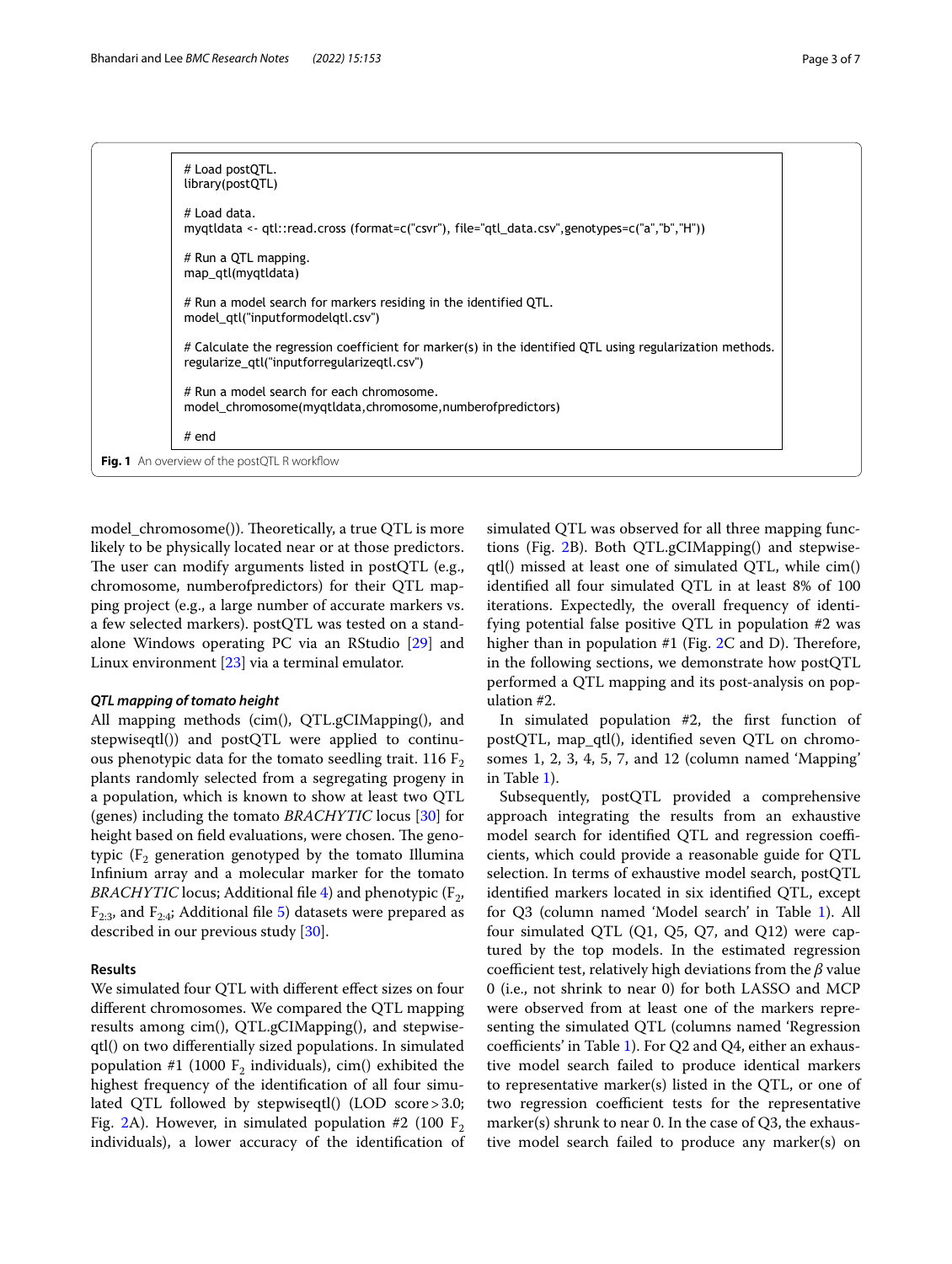

<span id="page-3-0"></span>that chromosome. Additionally, the estimated regression coefficient for the marker SL4.0ch03.3639459 in Q3 was close to 0.00, which gives further information to exclude Q3 from a list of potential true positive QTL.

Finally, postQTL identifed the best prediction markers per chromosome by running a model search with a fxed model size of 3 (column named 'Marker prediction' in Table [1\)](#page-4-0). Two markers, SL4.0ch01.2691495 and SL4.0ch12.7161, were located in the simulated QTL, Q1 and Q12, respectively. Notably, detection of the marker SL4.0ch12.7161, located in one of the small efect QTL, provided further information to control the inclusion rate of small efect QTL.

To validate that postQTL can be useful to identify potential QTL associated with the plant height trait, we performed genetic mapping analyses using postQTL and previously developed mapping functions, cim(), QTL. gCIMapping(), and stepwiseqtl(). Three QTL signals with signifcant efects (LOD>4) were detected from at least two flial generations by at least two analyses: a position near the *BRACHYTIC* fne-mapped on chromosome 1 [[30\]](#page-6-2), another position (close to 5.0 Mbp) on chromosome 1 and an approximate 60.0 Mbp on chromosome 7 (Additional file  $6$ ). Importantly, postQTL exhibited the QTL signal on chromosome 7 from all three flial generations  $(F_2, F_{2:3}, \text{ and } F_{2:4})$ , which indicates this location can be used to investigate desirable alleles that might explain the phenotypic segregation in the tomato population used in this study.

## **Discussion**

Despite the availability of multiple methods for QTL mapping, a need exists for a comprehensive approach integrating the results from multiple QTL mapping methods, which may be the optimal strategy to most accurately identify QTL. We developed postQTL, an R workfow that implements two widely adopted QTL mapping functions. We used postQTL primarily in a tomato community, as tested on  $F_2$  and other advanced populations. However, postQTL should apply to any (plant) species as long as the QTL mapping functions, cim() and stepwiseqtl(), ft the species of user interest. In the mapping of low genetic efect QTL, missing such QTL is likely to be observed when researchers repeat the mapping analysis with independent imputations. To address this, postQTL has the default number of iterations for cim() as 10.

A critical element of any QTL mapping workfow is its ease of use. postQTL is suitable for both R environment novices and experienced R users. postQTL automates the entire QTL mapping process by requiring only one R workflow. Further, postQTL only requires commonly used R packages in the R program, not requiring additional processing steps outside of the workflow.

Lastly, postQTL includes regularization methods which could be useful supplements to the researcher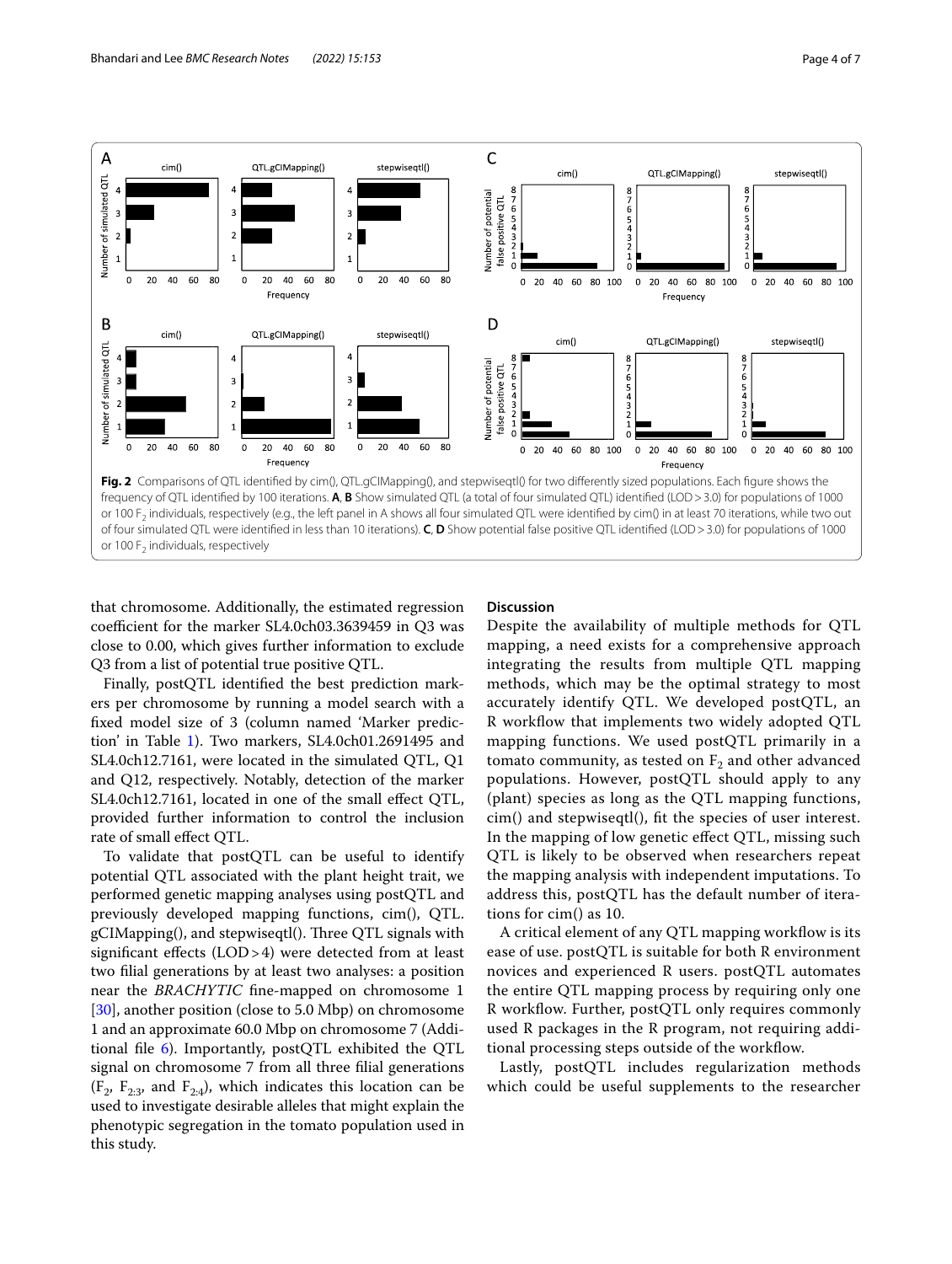|                | Chromosome Simulated QTL postQTL |                        |                    |                                              |                            |                |                                         | <b>Note</b>    |
|----------------|----------------------------------|------------------------|--------------------|----------------------------------------------|----------------------------|----------------|-----------------------------------------|----------------|
| no             |                                  | <b>Mapping</b>         |                    | Model search                                 | Regression<br>coefficients |                | <b>Marker prediction</b>                |                |
|                |                                  | Identified QTL Markers |                    |                                              | LASSO MCP                  |                |                                         |                |
| $\mathbf{1}$   | $Q1 (1.0)^a$                     | Q1                     | SL4.0ch01.2197362  |                                              | $-0.12$                    | 0.00           |                                         |                |
|                |                                  |                        | SL4.0ch01.2487844  |                                              | 0.34                       | 0.00           |                                         |                |
|                |                                  |                        | SL4.0ch01.2691495  | SL4.0ch01.2691495                            | 0.81                       | 1.01           | SL4.0ch01.2691495<br>SL4.0ch01.40326692 |                |
| $\overline{2}$ | None                             | Q2                     | SL4.0ch02.429499   |                                              | $-0.10$                    | $-0.10$        |                                         | False positive |
|                |                                  |                        | SL4.0ch02.13770617 |                                              | 0.14                       | $\overline{0}$ |                                         |                |
|                |                                  |                        |                    | SL4.0ch02.14095766 SL4.0ch02.14095766        | 0.03                       | 0.20           |                                         |                |
|                |                                  |                        |                    |                                              |                            |                | SL4.0ch02.8249371                       |                |
|                |                                  |                        |                    |                                              |                            |                | SL4.0ch02.8542361                       |                |
| 3              | None                             | Q <sub>3</sub>         | SL4.0ch03.3639459  | none                                         | 0.00                       | 0.00           |                                         | False positive |
|                |                                  |                        |                    |                                              |                            |                | SL4.0ch03.11275781                      |                |
|                |                                  |                        |                    |                                              |                            |                | SL4.0ch03.14433259                      |                |
| $\overline{4}$ | None                             | Q4                     | SL4.0ch04.17073658 | SL4.0ch04.18671677 SL4.0ch04.18671677 - 0.37 |                            | 0.00           |                                         | False positive |
|                |                                  |                        |                    |                                              | 0.68                       | 0.34           |                                         |                |
|                |                                  |                        |                    |                                              |                            |                | SL4.0ch04.41538629                      |                |
|                |                                  |                        |                    |                                              |                            |                | SL4.0ch04.43011116                      |                |
| 5              | Q5(0.5)                          | Q5                     | SL4.0ch05.796224   | SL4.0ch05.796224                             | 0.16                       | 0.20           |                                         |                |
|                |                                  |                        | SL4.0ch05.2349396  | SL4.0ch05.2349396                            | $-4.00$                    | $-0.42$        |                                         |                |
|                |                                  |                        |                    |                                              |                            |                | SL4.0ch05.3014277                       |                |
|                |                                  |                        |                    |                                              |                            |                | SL4.0ch05.4441924                       |                |
| 6              | None                             | None                   | None               | n/a                                          |                            |                | SL4.0ch06.39779625                      |                |
|                |                                  |                        |                    |                                              |                            |                | SL4.0ch06.40466450                      |                |
| $\overline{7}$ | Q7(0.2)                          | O7                     | SL4.0ch07.2934431  | SL4.0ch07.2934431                            | $-0.20$                    | $-0.20$        |                                         |                |
|                |                                  |                        | SL4.0ch07.1720405  |                                              | $-0.10$                    | 0.00           |                                         |                |
|                |                                  |                        |                    |                                              |                            |                | SL4.0ch07.4104019                       |                |
|                |                                  |                        |                    |                                              |                            |                | SL4.0ch07.7244193                       |                |
| 8              | None                             | None                   | None               | n/a                                          |                            |                | SL4.0ch08.15907452                      |                |
|                |                                  |                        |                    |                                              |                            |                | SL4.0ch08.16388051                      |                |
| 9              | None                             | None                   | None               | n/a                                          |                            |                | SL4.0ch09.10567972                      |                |
|                |                                  |                        |                    |                                              |                            |                | SL4.0ch09.12706265                      |                |
| 10             | None                             | None                   | None               | n/a                                          |                            |                | SL4.0ch10.22453627                      |                |
|                |                                  |                        |                    |                                              |                            |                | SL4.0ch10.53911516                      |                |
| 11             | None                             | None                   | None               | n/a                                          |                            |                | SL4.0ch11.36161726                      |                |
|                |                                  |                        |                    |                                              |                            |                | SL4.0ch11.45414687                      |                |
| 12             | Q12(0.2)                         | Q12                    | SL4.0ch12.7161     | SL4.0ch12.7161                               | 0.37                       | 0.33           | SL4.0ch12.7161                          |                |
|                |                                  |                        | SL4.0ch12.3165252  | SL4.0ch12.3165252                            | $-0.29$                    | $-0.28$        |                                         |                |
|                |                                  |                        |                    |                                              |                            |                | SL4.0ch12.49390591                      |                |

## <span id="page-4-0"></span>**Table 1** Detailed output generated by postQTL for a population of 100 F<sub>2</sub> individuals (population #2)

n/a: Not available

<sup>a</sup> Genetic effect

when the conclusions on QTL determination can be subject to considerable uncertainty.

## **Limitations**

postQTL limits an exhaustive model search for markers residing in the identified QTL and for markers for each chromosome. Clearly, an exhaustive model search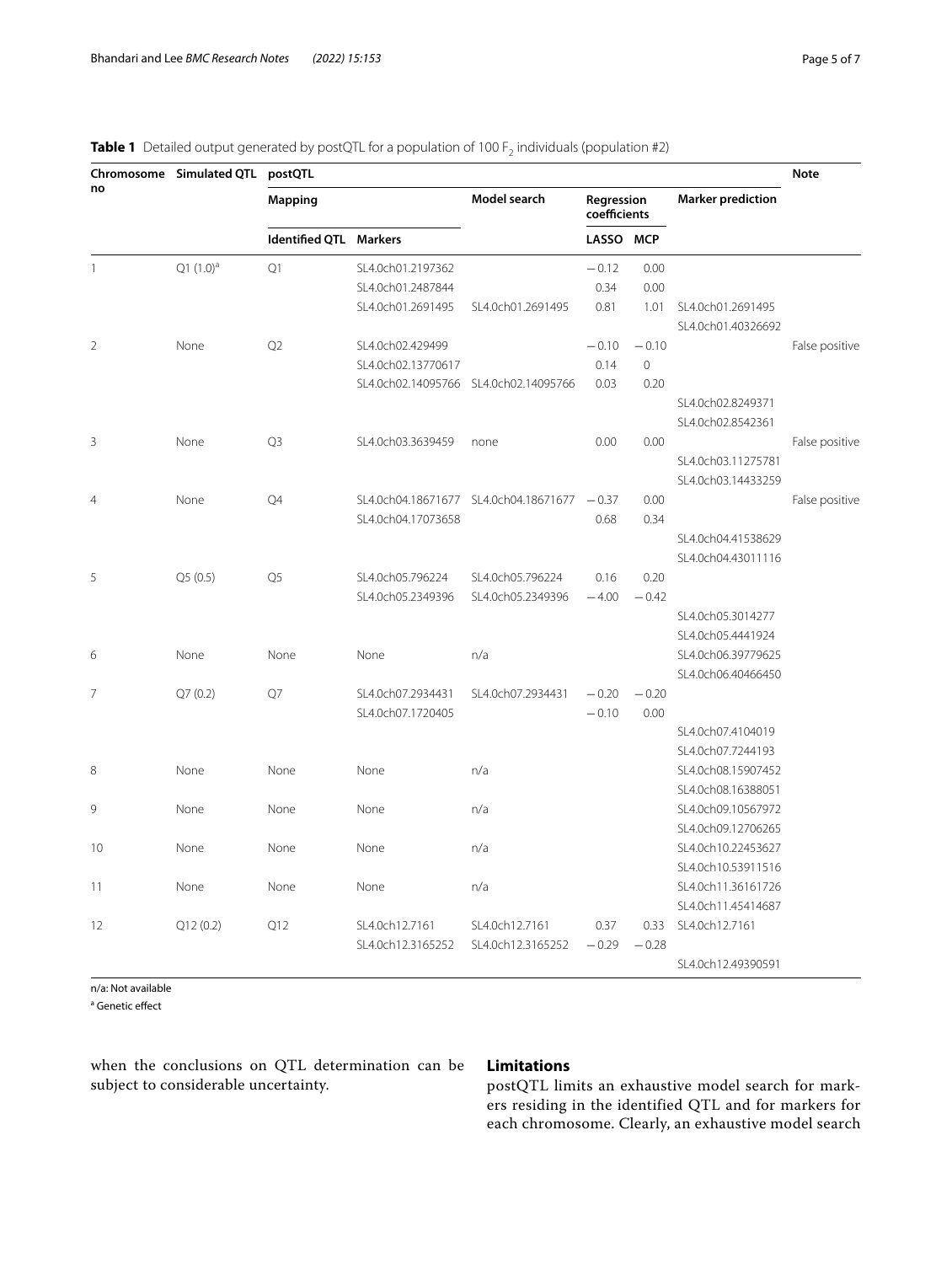for all genetic markers incorporated into QTL mapping data should be optimized to maximize computational efficiency.

#### **Abbreviations**

ANOVA: Analysis of variance; BIC: Bayesian information criterion; CIM: Composite interval mapping; GCIM: Genome-wide composite interval mapping; ICIM: Inclusive composite interval mapping; IM: Interval mapping; LASSO: Least absolute shrinkage and selection operator; LOD: Logarithm of odds; MCP: Minimax concave penalty; MIM: Multiple interval mapping; QTL: Quantitative trait loci.

## **Supplementary Information**

The online version contains supplementary material available at [https://doi.](https://doi.org/10.1186/s13104-022-06017-z) [org/10.1186/s13104-022-06017-z.](https://doi.org/10.1186/s13104-022-06017-z)

<span id="page-5-24"></span><span id="page-5-22"></span>**Additional fle 1.** Input dataset.

<span id="page-5-25"></span>**Additional fle 2.** PostQTL R script.

<span id="page-5-28"></span>**Additional fle 3.** List of R packages required.

<span id="page-5-29"></span>**Additional fle 4.** Genotypic data of 116 tomato individuals.

<span id="page-5-30"></span>**Additional fle 5.** Phenotypic data of 116 tomato individuals.

Additional file 6. QTL mapping of tomato height.

#### **Acknowledgements**

Not applicable.

#### **Author contributions**

PB has contributed to the conception and design of the work, the acquisition, analysis, and interpretation of data, drafted the work, and approved the submitted version. TGL has contributed to the design of the work, the interpretation of data, substantively revised the work, and approved the submitted version. All authors read and approved the fnal manuscript.

#### **Funding**

Not applicable.

#### **Availability of data and materials**

All data generated or analyzed during this study are included in this published article and its supplementary information fles.

## **Declarations**

**Ethics approval and consent to participate**

Not applicable.

#### **Consent for publication**

Not applicable.

#### **Competing interests**

The authors declare that they have no competing interests.

## **Author details**

<sup>1</sup> Horticultural Sciences Department, University of Florida, Gainesville, FL 32611, USA. <sup>2</sup> Gulf Coast Research and Education Center, University of Florida, Wimauma, FL 33598, USA. <sup>3</sup> Plant Breeders Working Group, University of Florida, Gainesville, FL 32611, USA. <sup>4</sup>Plant Molecular and Cellular Biology Graduate Program, University of Florida, Gainesville, FL 32611, USA.

Received: 22 January 2022 Accepted: 24 March 2022 Published online: 04 May 2022

#### **References**

- <span id="page-5-0"></span>1. Soller M, Brody T, Genizi A. On the power of experimental designs for the detection of linkage between marker loci and quantitative loci in crosses between inbred lines. Theoret Appl Genet. 1976;47:35–9.
- <span id="page-5-1"></span>2. Lander ES, Botstein D. Mapping mendelian factors underlying quantitative traits using RFLP linkage maps. Genetics. 1989;121:185–99.
- <span id="page-5-2"></span>3. Jansen RC. Interval mapping of multiple quantitative trait loci. Genetics. 1993;135:205–11.
- 4. Jansen RC, Stam P. High resolution of quantitative traits into multiple loci via interval mapping. Genetics. 1994;136:1447–55.
- 5. Zeng Z-B. Theoretical basis for separation of multiple linked gene efects in mapping quantitative trait loci. Proc Natn Acad Sci USA. 1993;90:10972–6.
- <span id="page-5-3"></span>6. Zeng Z-B, Kao C-H, Basten CJ. Estimating the genetic architecture of quantitative traits. Genet Res. 1999;74:279–89.
- <span id="page-5-4"></span>7. Kao C-H, Zeng Z-B, Teasdale RD. Multiple interval mapping for quantitative trait loci. Genetics. 1999;152:1203–16.
- <span id="page-5-5"></span>8. Satagopan JM, Yandell BS, Newton MA, Osborn TC. A Bayesian approach to detect quantitative trait loci using Markov chain Monte Carlo. Genetics. 1996;144:805–16.
- <span id="page-5-6"></span>9. Carlborg O, Andersson L, Kinghorn B. The use of a genetic algorithm for simultaneous mapping of multiple interacting quantitative trait loci. Genetics. 2000;155:2003–10.
- <span id="page-5-7"></span>10. Doerge RW. Mapping and analysis of quantitative trait loci in experimental populations. Nat Rev Genet. 2002;3:43–52.
- <span id="page-5-8"></span>11. Li H, Ye G, Wang J. A modifed algorithm for the improvement of composite interval mapping. Genetics. 2007;175:361–74.
- <span id="page-5-9"></span>12. Wang SB, Wen YJ, Ren WL, Ni YL, Zhang J, Feng JY, Zhang YM. Mapping small-efect and linked quantitative trait loci for complex traits in backcross or DH populations via a multi-locus GWAS methodology. Sci Rep. 2016;6:29951.
- <span id="page-5-10"></span>13. Wen YJ, Zhang YW, Zhang J, Feng JY, Dunwell JM, Zhang YM. An efficient multi-locus mixed model framework for the detection of small and linked QTLs in F2. Brief Bioinform. 2019;20:1913–24.
- <span id="page-5-11"></span>14. Broman KW, Speed TP. A model selection approach for the identifcation of quantitative trait loci in experimental crosses. J R Stat Soc Ser B Stat Methodol. 2002;64:641–56.
- <span id="page-5-12"></span>15. Broman KW, Wu H, Sen S, Churchill GA. R/qtl: QTL mapping in experimental crosses. Bioinformatics. 2003;19:889–90.
- <span id="page-5-13"></span>16. Sohil F, Sohali MU, Shabbir J. An introduction to statistical learning with applications in R: by Gareth James, Daniela Witten, Trevor Hastie, and Robert Tibshirani. New York: Springer; 2013.
- <span id="page-5-14"></span>17. Zhang C-H. Penalized linear unbiased selection. Technical Report 2007. Dept. Statistics, Rutgers Univ.
- <span id="page-5-15"></span>18. Tibshirani R. Regression shrinkage and selection via the lasso. J R Statist Soc B. 1996;58:267–88.
- <span id="page-5-16"></span>19. Hayes BJ, Bowman PJ, Chamberlain AJ, Goddard ME. Invited review: genomic selection in dairy cattle: progress and challenges. J Dairy Sci. 2009;92:433–43.
- <span id="page-5-17"></span>20. Crossa J, Campos Gde L, Pérez P, Gianola D, Burgueño J, et al. Prediction of genetic values of quantitative traits in plant breeding using pedigree and molecular markers. Genetics. 2010;186:713–24.
- <span id="page-5-18"></span>21. R Core Team. R: A language and environment for statistical computing. 2020. R Foundation for Statistical Computing, Vienna, Austria
- <span id="page-5-19"></span>22. Arends D, Prins P, Jansen RC, Broman KW. R/qtl: high-throughput multiple QTL mapping. Bioinformatics. 2010;26:2990–2.
- <span id="page-5-20"></span>23. University of Florida. 2022. HiPerGator. [https://www.rc.uf.edu/services/](https://www.rc.ufl.edu/services/hipergator) [hipergator.](https://www.rc.ufl.edu/services/hipergator)
- <span id="page-5-21"></span>24. Bhandari P, Lee TG. A genetic map and linkage panel for the largefruited fresh-market tomato. J Am Soc Hortic Sci. 2021;146:125–31.
- <span id="page-5-23"></span>25. Zhang YW, Wen YJ, Dunwell JM, Zhang YM. QTL.gCIMapping.GUI v2.0: an R software for detecting small-efect and linked QTLs for quantitative traits in bi-parental segregation populations. Comput Struct Biotechnol J. 2019;18:59–65.
- <span id="page-5-26"></span>26. Lumley T. 2020. Leaps: R package version 3.1.
- <span id="page-5-27"></span>27. Friedman J, Hastie T, Tibshirani R. Regularization paths for generalized linear models via coordinate descent. J Stat Softw. 2010;33:1–22.